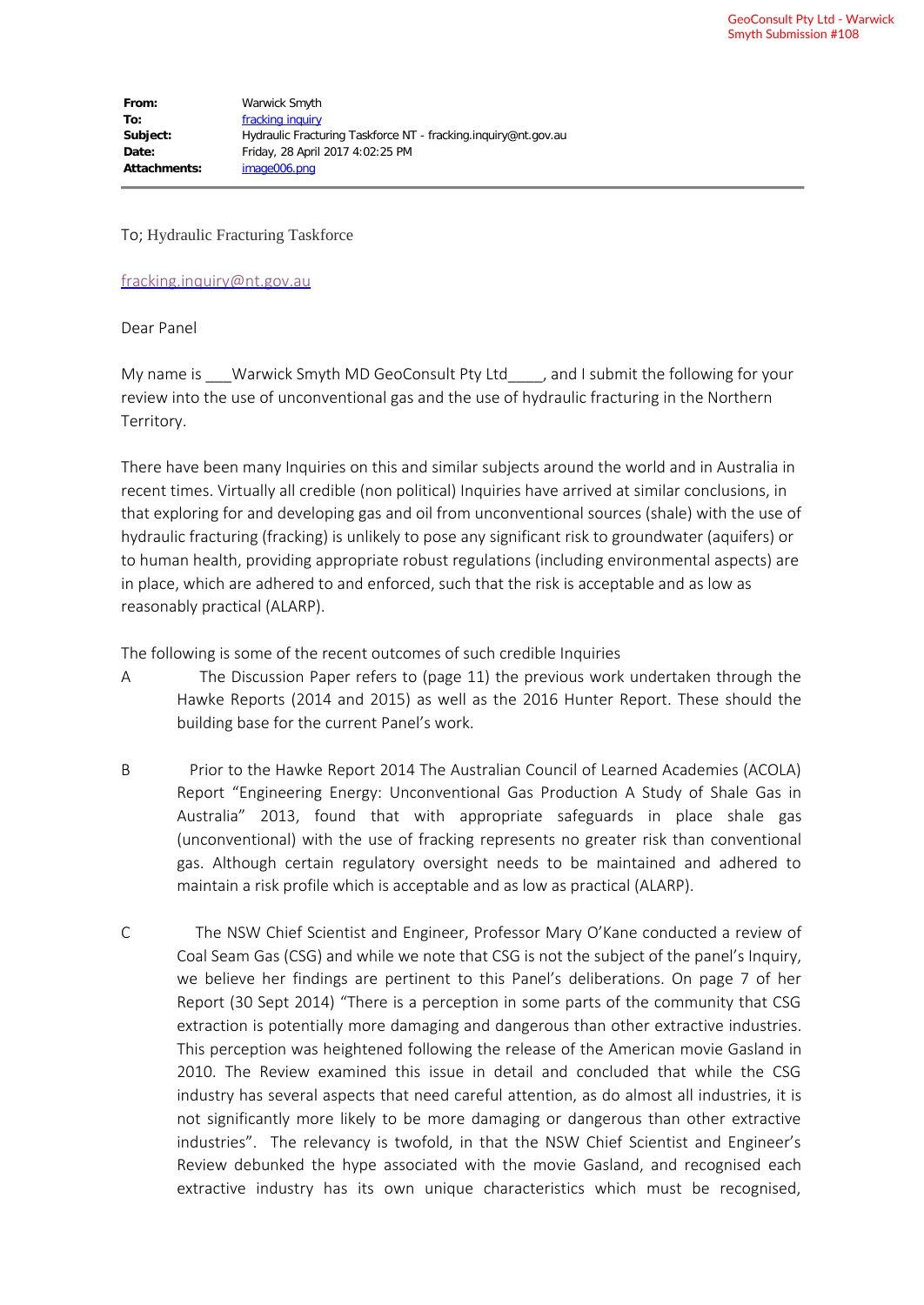managed and regulated appropriately to achieve ALARP.

- D The Western Australian Upper House reviewed the issue of fracking, and after two years of examining evidence etc. concluded (Nov 15) that fracking can be carried out safely if regulated appropriately. It found the impact on human health and the environment were 'negligible' despite widespread concerns about the practice.
- E The South Australian (SA) Natural Resources Committee recently completed a two year Inquiry into unconventional gas and the use of fracking, and issued it's final Report on 30 November 2016. It's key recommendation against it's first Term of Reference was that unconventional gas (fracking) is unlikely to have any impact on groundwater (aquifers).
- F As mentioned, there have been many Inquiries worldwide, but the UK is also very relevant to Australia, as its ownership to mineral rights is similar to Australia. The UK had a very rigorous inquiry carried out by the Royal Society and the Royal Academy of Engineering specifically to do a report on hydraulic fracturing and shale gas. Professor Sir Mark Walport UK Chief Scientist gave a speech predominantly focussed on Risk and Innovation in Germany in September 2014, summed up the findings, with the following

"There are really 3 science and engineering concerns about hydraulic fracturing (fracking). The first of these is: will it cause earth tremors? The second is: will you get contamination of the water table? And the third is: will there be fugitive release of the methane gas? (In other words if you leak all the gas then you lose the advantage of it as a fossil fuel). And what the science and the engineering tells you is that this is a drilling technology and no drilling technology is completely risk-free. **But if it is done well, if it is engineered well, if it is governed well, then it is as safe as any other form of drilling**, recognising that there is no 'free lunch', there is nothing that is completely risk-free." He went on to note

"Those are the engineering concerns, and that's what the Royal Academy of Engineers' report said and actually multiple other reports have all essentially said the same thing. But the public or publics who are protesting, at least in some parts of the world, about fracking are coming at in from a different angle. They're coming at it from the values angle and from the 'my pain, your gain' angle. And so there's a group that dislike fracking because they dislike fossil fuels, there's another group that dislike fracking because they actually just don't like big companies, and then there's a third group who just don't want the inconvenience of having something industrial happening in their back yard." The referenced speech can be found here <http://bit.ly/1CVyur7>

In line with the UK Inquiry and the recommended outcomes, the UK Infrastructure Bill 2014-15, was passed through the UK Parliament, and it, which among other things will permit fracking below 300 meters in the UK.

It is on this basis that I urge the Panel to adopt a factual and evidence based approach toward assessing the potential risks regarding the exploration for and the development of unconventional gas and oil, and the use of hydraulic fracturing to enhance its production, providing at all times, there is a robust regulatory regime which through strong enforcement enables the risk to be reduced to be ALARP.